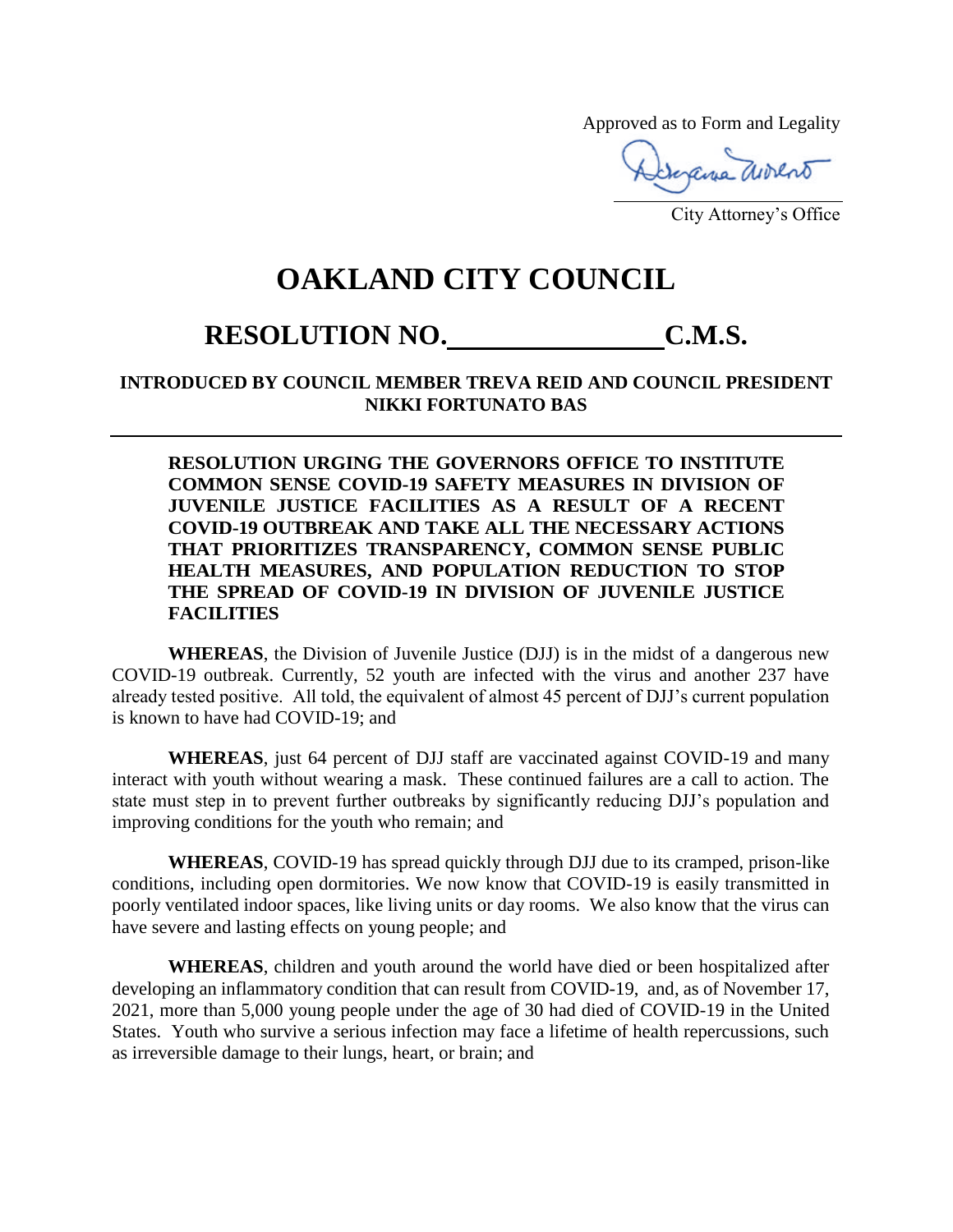**WHEREAS**, in addition to its physical risks, each new COVID-19 outbreak puts youth at risk of psychological harm. DJJ administrators rely on restrictive lockdowns as a first line of defense against new cases. This includes nearly around-the-clock isolation in cells as well as limitations on youths' access to school, recreation, or programming. Research has shown that this kind of extended isolation takes a profound emotional toll on young people; and

**WHEREAS**, this latest DJJ outbreak comes amid a new stage in the pandemic. Despite a better understanding of how the virus spreads and how it can be stopped, caseloads are climbing nationwide, and dangerous new strains are making COVID-19 more transmissible than ever before. As winter approaches, it is the responsibility of our state leaders to use this new knowledge to save lives and reduce the harmful collateral effects of future outbreaks. This duty is greatest in congregate settings, like DJJ, where Californians are living at heightened risk; and

**WHEREAS**, DJJ must shrink its population in order to reduce the need for isolation and keep youth safe from COVID-19. Given DJJ's antiquated design and communal living units, it is impossible for youth to maintain safe physical distances. In recognition of the dangers of congregate settings, California has released thousands of adults from Department of Corrections and Rehabilitation institutions under State leadership. Yet DJJ's youth were excluded from these opportunities, leaving hundreds of young people in harm's way. To safeguard the mental health and physical well-being of youth, we urge the following immediate actions:

- Meaningfully reduce DJJ's population by offering early release to youth who are within six months of their parole date and/or youth who are medically vulnerable;
- Report COVID-19 data by facility, including vaccination statistics for youth and staff, testing numbers, and a timeline of positive and negative results dating to March 2020;
- Provide all youth and staff with adequate PPE and strictly enforce staff mask-wearing requirements;
- Require staff to meet the same threshold for entering the facilities as outside visitors (full vaccination or a negative COVID-19 test within the past 72 hours); and
- Provide youth and staff with high-quality educational information about the benefits of vaccination; and

**WHEREAS**, following its first reported COVID-19 case last June, DJJ was slow to implement basic safety precautions, such as enforced mask-wearing, universal testing, or a halt to intake. The result was a series of fast-moving outbreaks that put hundreds of youth and staff at risk. DJJ's mishandling of its earliest outbreaks serves as a warning today. State leaders must respond quickly to ensure that youth are kept safe – both from the virus and the devastating effects of isolation; now, therefore, be it

**RESOLVED**: That City Council urges Governor's office to institute common sense COVID-19 safety measures in Division of Juvenile Justice Facilities as a result of the recent COVID-19 outbreak and take all the necessary actions that prioritizes transparency, common sense public health measures and population reduction to stop the spread of COVID-19 in Division of Juvenile Justice facilities; and be it